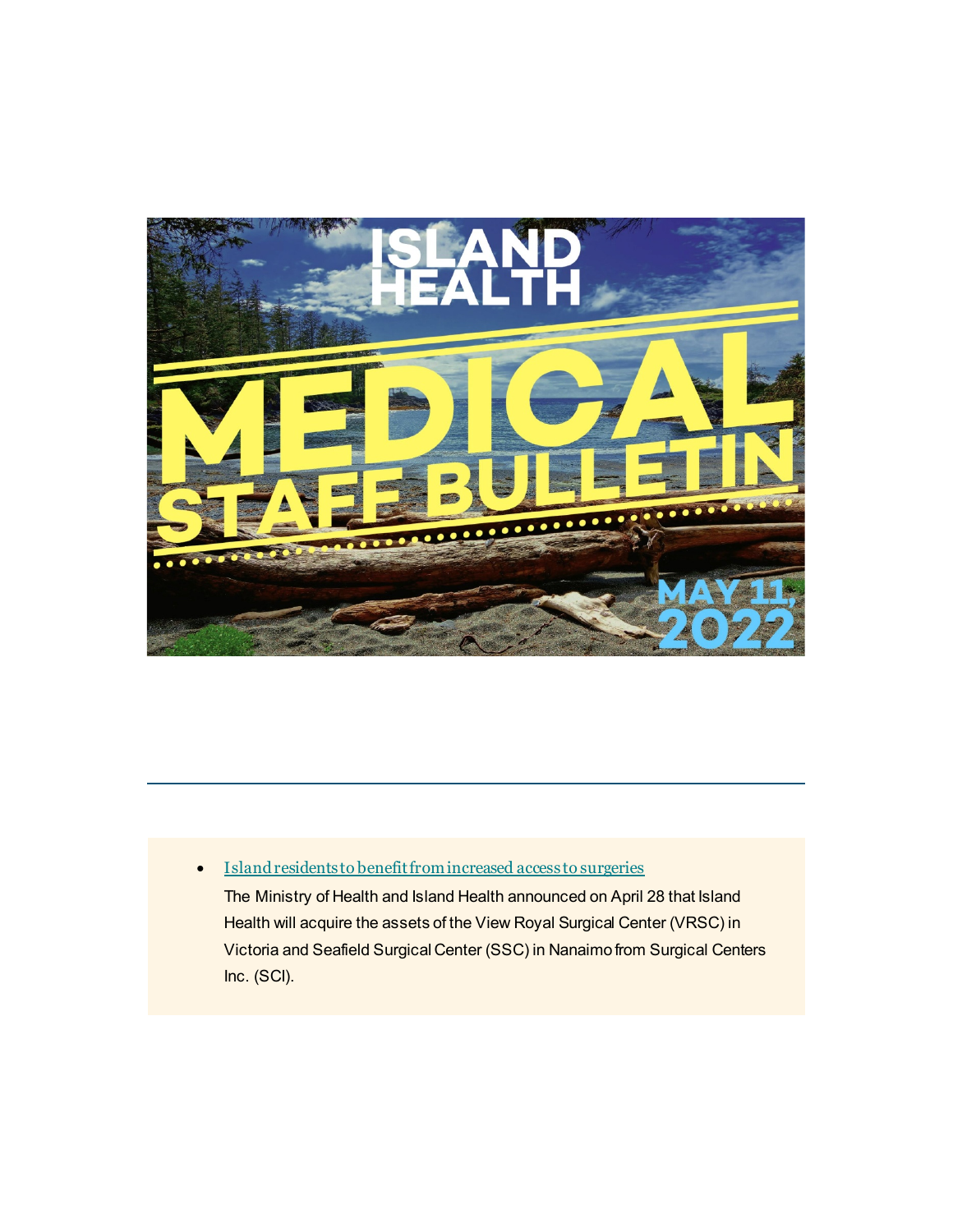• [10 mL Sterile Water for Injection vials SHORTAGE -](https://islandhealth.us1.list-manage.com/track/click?u=4909715d07f1276117e964235&id=1cea8b117c&e=eb3a537498) Stage 1 There is a national shortage of Sterile Water for Injection (SWFI) 10 mL vials/polyamps, which is anticipated to last for the next year.

#### **COVID-19 Updates:**

• [Interim Guidance: Public Health Management of Cases and Contacts Associated](https://islandhealth.us1.list-manage.com/track/click?u=4909715d07f1276117e964235&id=4d20f7a8c5&e=eb3a537498)  [with Novel Coronavirus \(COVID-19\) in the Community](https://islandhealth.us1.list-manage.com/track/click?u=4909715d07f1276117e964235&id=4d20f7a8c5&e=eb3a537498) This BCCDC has updated this guidance document from the Public Health Agency of Canada (PHAC) for Regional Health Authorities (RHA). Updated sections include surveillance and reporting, contact identification and management. This and more within the document.

# **BC Covid-19 Data:**

- [Data on COVID-19 numbers for BC, Vancouver Island and other health regions](https://islandhealth.us1.list-manage.com/track/click?u=4909715d07f1276117e964235&id=6872014ec3&e=eb3a537498)
- PHO/MHONews Release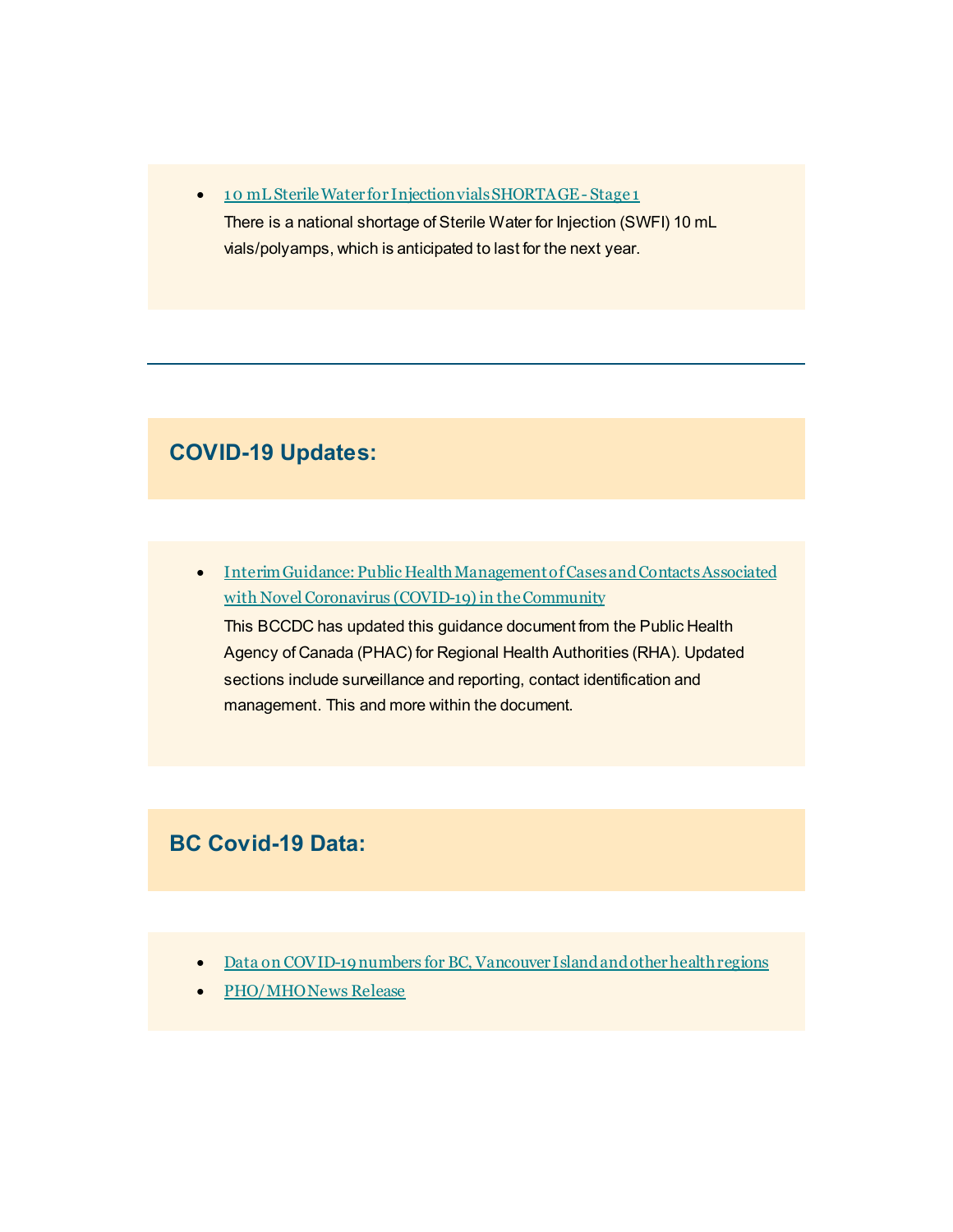- [BCCDC COVID-19 Canadian and Global Epidemiology](https://islandhealth.us1.list-manage.com/track/click?u=4909715d07f1276117e964235&id=7a0fe759c2&e=eb3a537498)
- [Island Health COVID-19 outbreak updates](https://islandhealth.us1.list-manage.com/track/click?u=4909715d07f1276117e964235&id=5835aac312&e=eb3a537498)
	- o [RJH 4SW outbreak declared over](https://islandhealth.us1.list-manage.com/track/click?u=4909715d07f1276117e964235&id=0d87a84e4e&e=eb3a537498) The outbreak declared April 22, 2022 affecting 4 SW at Royal Jubilee Hospital has been declared over.

## **COVID-19 Immunization Updates:**

• [Preventing long COVID in children a cause for vaccination](https://islandhealth.us1.list-manage.com/track/click?u=4909715d07f1276117e964235&id=dc5b03198d&e=eb3a537498)

A recent pre-print meta-analyses that has yet to be peer-reviewed has received significant media attention and claims that 1 in 4 children who contract COVID will develop long COVID. Read more about how a child diagnosed with long COVID is referred to the RJH clinic and how pediatricians collaborate with the clinic.

| Island Health region  | % Population    | % Population     | % Population Immunized         |
|-----------------------|-----------------|------------------|--------------------------------|
| <b>Total Vaccines</b> | Immunized (12+) | Immunized $(5+)$ | $(12+)$                        |
| Administered          | 2nd Dose        | 2nd Dose         | Two Doses & Boosters           |
| To Date               | To Date         | To Date          | To Date (based on eligibility) |
| 1.987.015             | 93.5%           | 90.5%            | 78.4%                          |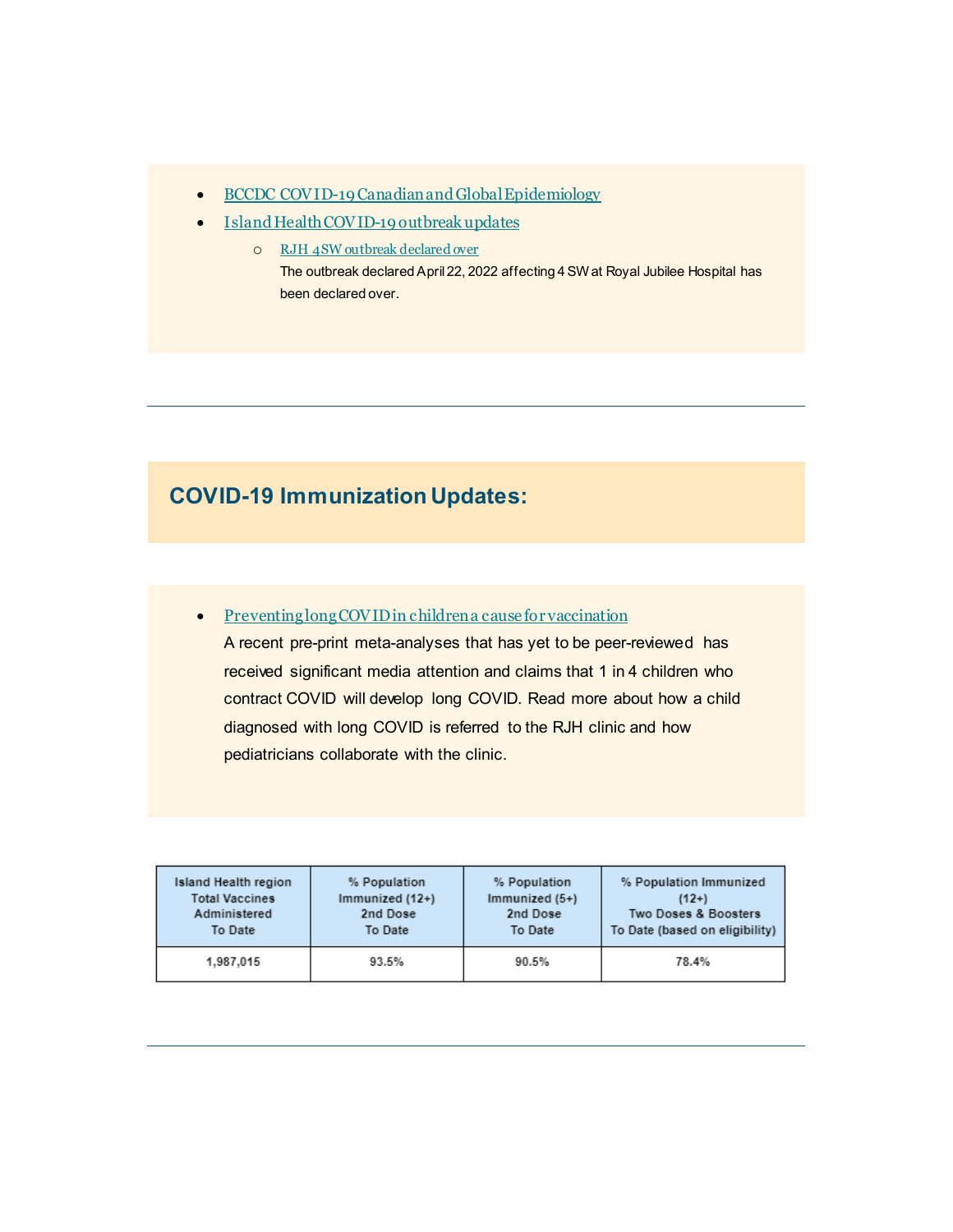# **Spotlight:**



• [National Physicians Day 2022](https://islandhealth.us1.list-manage.com/track/click?u=4909715d07f1276117e964235&id=daff16d611&e=eb3a537498)

May 1st was National Physicians' Day. Read comments from Dr. Williams, recognizing the hard work, expertise and dedication of all physicians working in the Island Health region.

- It's Time [to Rebuild Our Social Connection Muscles](https://islandhealth.us1.list-manage.com/track/click?u=4909715d07f1276117e964235&id=9d2f596b21&e=eb3a537498) Being social and building a sense of belonging helps boost mental health by lessening symptoms of anxiety and depression, and improving self-esteem, empathy and trust.
- [Study Investigates Psychological Impacts of COVID-19 on Healthcare Workers](https://islandhealth.us1.list-manage.com/track/click?u=4909715d07f1276117e964235&id=c2841cf772&e=eb3a537498) Researchers from the University of Victoria are inviting healthcare workers to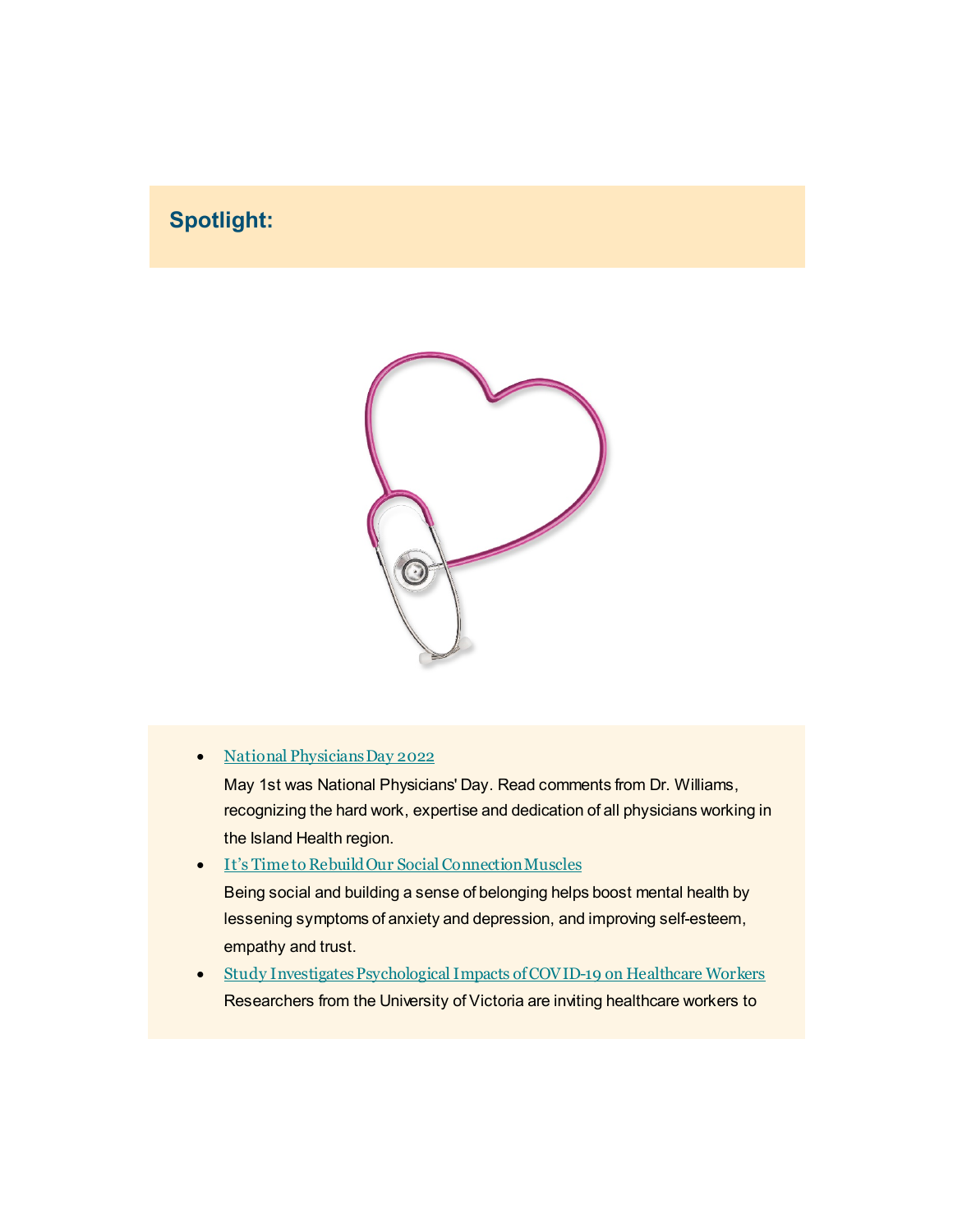take part in an online survey examining the impacts of the COVID-19 pandemic on healthcare workers' wellbeing.

- [Occupational Safety & Health Professionals Day](https://islandhealth.us1.list-manage.com/track/click?u=4909715d07f1276117e964235&id=d701f67775&e=eb3a537498) On May 4th, leaders of the Health, Safety and Wellness celebrated Occupational Safety and Health Professionals (OSHP) Day - to recognize health and safety professionals for their efforts towards reducing workplace risks and hazards.
- [Red Dress Day for Missing and Murdered Indigenous Women](https://islandhealth.us1.list-manage.com/track/click?u=4909715d07f1276117e964235&id=98e7c9979d&e=eb3a537498) May 5th marked the National Day of Awareness of Missing and Murdered Indigenous Women, Girls and 2 Spirited peoples (MMWIG2S) also known as Red Dress Day.
- [National Nursing Week 2022](https://islandhealth.us1.list-manage.com/track/click?u=4909715d07f1276117e964235&id=0d212ecf9a&e=eb3a537498)

Nurses play an essential role in providing quality care, and during National Nursing Week (May 9-15) – and the Inaugural BC Indigenous Nurses Day on April 10th – we celebrate nurses for the extraordinary contributions they make to improve the lives of others.

#### **Newsletters:**

• [Patient Safety Learning Summary | Heat Wave Impacts on Home Support Clients](https://islandhealth.us1.list-manage.com/track/click?u=4909715d07f1276117e964235&id=28191e8964&e=eb3a537498) Heat Wave Impacts on Home Support Clients is the newest Learning Summary to be published. Find all Learning Summaries on the *[Patient Safety Learning](https://islandhealth.us1.list-manage.com/track/click?u=4909715d07f1276117e964235&id=9096d6c586&e=eb3a537498)  [Summary intranet page](https://islandhealth.us1.list-manage.com/track/click?u=4909715d07f1276117e964235&id=9096d6c586&e=eb3a537498)***.**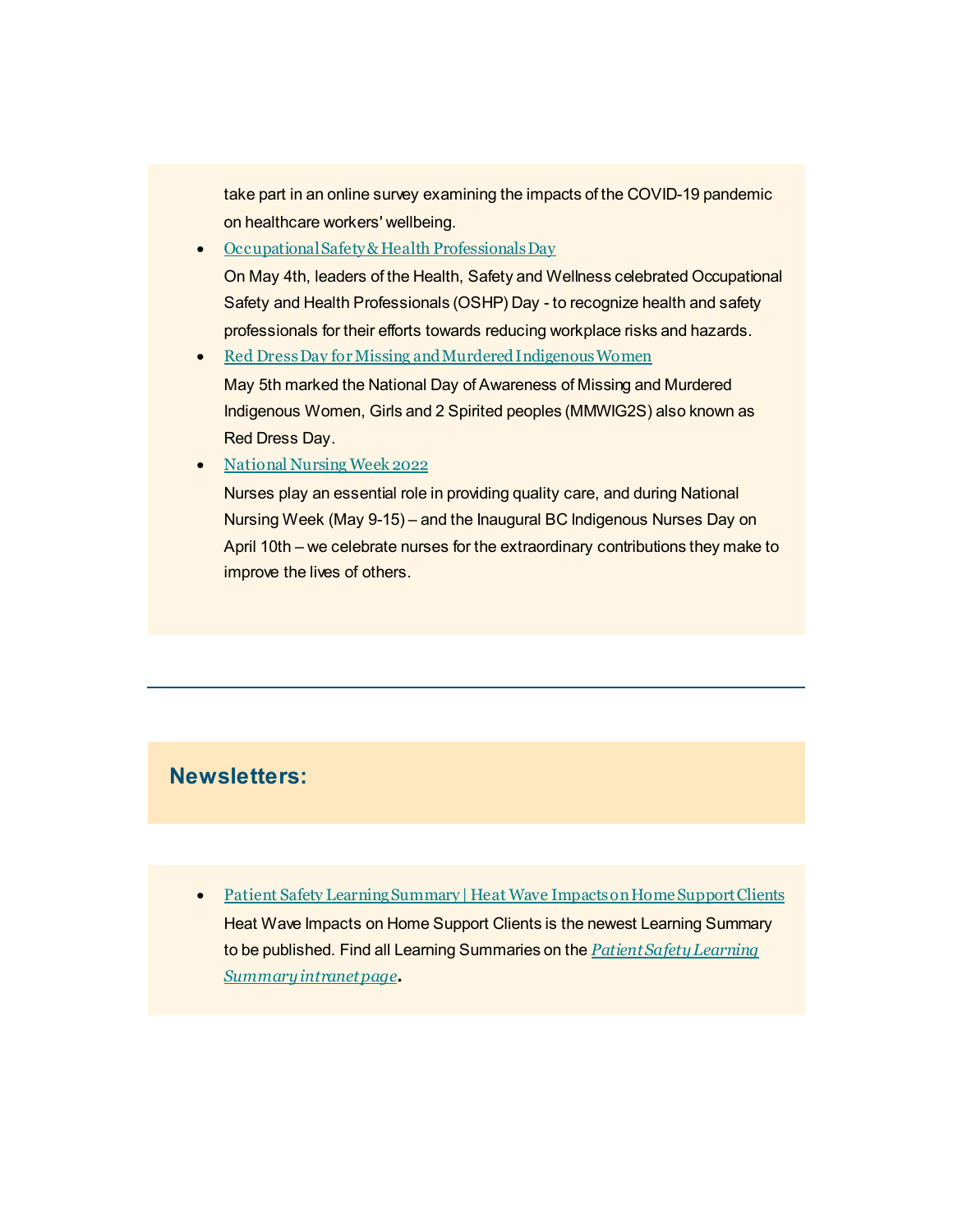• [Nursing Policy Secretariat -](https://islandhealth.us1.list-manage.com/track/click?u=4909715d07f1276117e964235&id=a63e8c7b34&e=eb3a537498) Spring Newsletter

### **Upcoming Events and Education:**

- [Island Medicine 2022: Updates, Skills, Simulation & Networking](https://islandhealth.us1.list-manage.com/track/click?u=4909715d07f1276117e964235&id=5a34c4ecf4&e=eb3a537498) UBC Continual Professional Development (UBC CPD) is hosting an Island Medicine Conference in Victoria on Jun 10-11, at the Victoria Conference Centre.
- [Phy sician Psychological Safety 2022 Webinar Series](https://islandhealth.us1.list-manage.com/track/click?u=4909715d07f1276117e964235&id=0394aeecde&e=eb3a537498) Please Join Dr. Mamta Gautam, MD, MBA, FRCPC, CPDC, CCPE, CPE psychiatrist at The Ottawa Hospital, in a series of five virtual psychological safety webinars aimed at promoting psychological safety in health care teams. These sessions are open to specialist and family practice physicians working in the facility and community.
- [Hands-On Ultrasound Education Obstetrics \(HOUSE-OB\) | Thursday May 12,](https://islandhealth.us1.list-manage.com/track/click?u=4909715d07f1276117e964235&id=f5507f74e1&e=eb3a537498)  [08:30-16:00](https://islandhealth.us1.list-manage.com/track/click?u=4909715d07f1276117e964235&id=f5507f74e1&e=eb3a537498)
- [Infectious Diseases Grand Rounds | Thursday May 12, 12:00-13:00](https://islandhealth.us1.list-manage.com/track/click?u=4909715d07f1276117e964235&id=4e36b39965&e=eb3a537498)
- [19th Annual Pediatric Emergency Medicine Update | Friday May 13, 07:30-15:50](https://islandhealth.us1.list-manage.com/track/click?u=4909715d07f1276117e964235&id=c3a1458a3b&e=eb3a537498)
- [Ethics Lunch and Learn: Wednesday, May 18th 2022!](https://islandhealth.us1.list-manage.com/track/click?u=4909715d07f1276117e964235&id=0a037b15fa&e=eb3a537498)
- [4th Annual BC Substance Use Conference | Monday May 16 & Tuesday May 17,](https://islandhealth.us1.list-manage.com/track/click?u=4909715d07f1276117e964235&id=0764034328&e=eb3a537498)  [09:00-15:00](https://islandhealth.us1.list-manage.com/track/click?u=4909715d07f1276117e964235&id=0764034328&e=eb3a537498)
- BCCDC [Grand Rounds Population-based SARS-CoV-2 Sero-Prevalence and](https://islandhealth.us1.list-manage.com/track/click?u=4909715d07f1276117e964235&id=cce44ff6cd&e=eb3a537498)  [Vaccine Effectiveness Update from BC, Dr, Danuta Skowronski | Tuesday May 17,](https://islandhealth.us1.list-manage.com/track/click?u=4909715d07f1276117e964235&id=cce44ff6cd&e=eb3a537498)  [12:00-13:00](https://islandhealth.us1.list-manage.com/track/click?u=4909715d07f1276117e964235&id=cce44ff6cd&e=eb3a537498)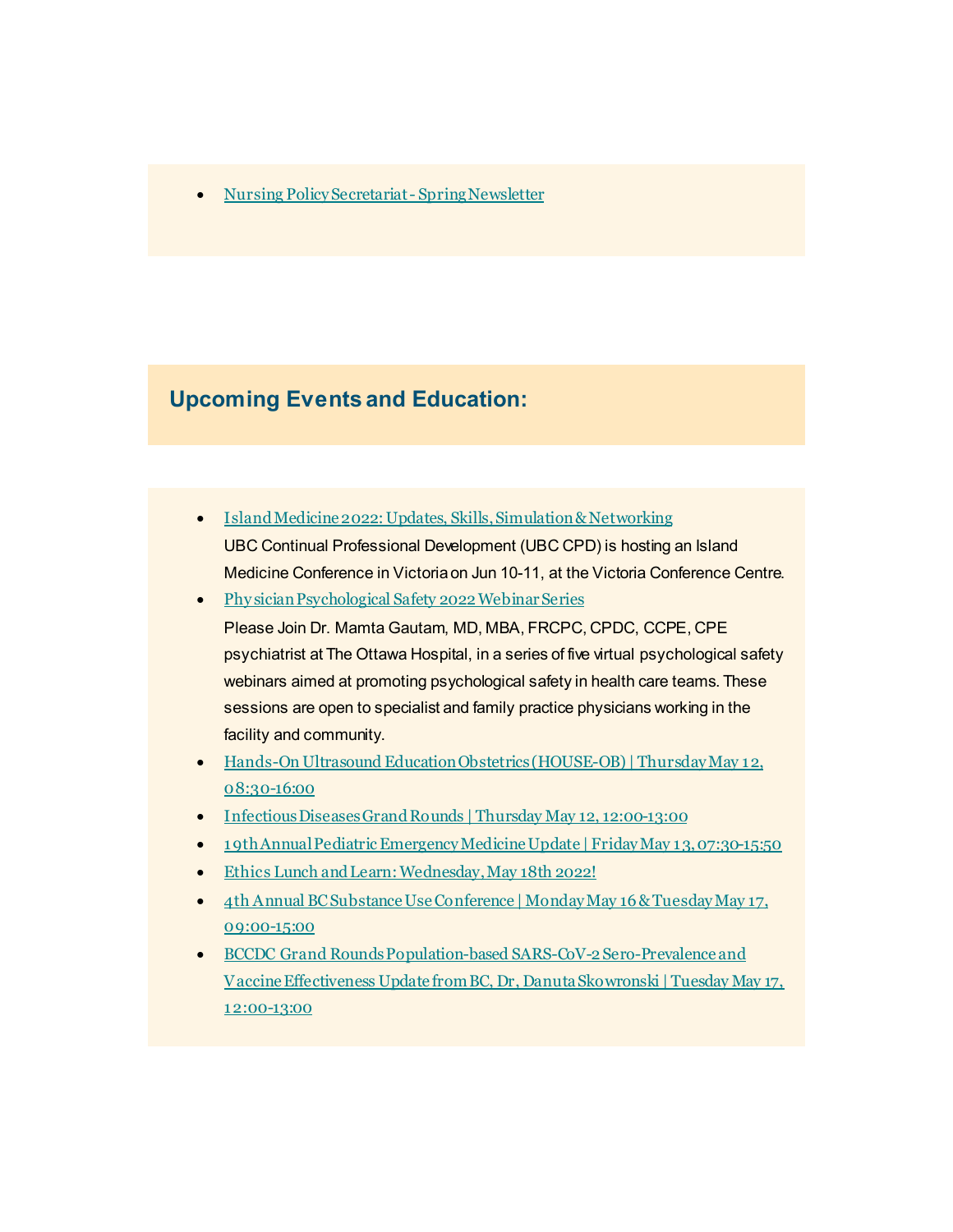- [Upcoming Cognitive Behavioural Therapy \(CBT\) Physician Wellness Group](https://islandhealth.us1.list-manage.com/track/click?u=4909715d07f1276117e964235&id=c975e53660&e=eb3a537498)  [Training Courses | Tuesday May 17 & 24, Varying times](https://islandhealth.us1.list-manage.com/track/click?u=4909715d07f1276117e964235&id=c975e53660&e=eb3a537498)
- Primary Care Grand Rounds The Greening of Healthcare | Tuesday May 17, [18:30-19:30](https://islandhealth.us1.list-manage.com/track/click?u=4909715d07f1276117e964235&id=f2d62239c3&e=eb3a537498)
- [Infection Rounds | Wednesday May 18, 12:00-13:00](https://islandhealth.us1.list-manage.com/track/click?u=4909715d07f1276117e964235&id=23a3fe5242&e=eb3a537498)
- [FPON Webinar: Approach to Oncologic Emergencies | Thursday May 19, 08:00-](https://islandhealth.us1.list-manage.com/track/click?u=4909715d07f1276117e964235&id=a695757c35&e=eb3a537498) [09-00](https://islandhealth.us1.list-manage.com/track/click?u=4909715d07f1276117e964235&id=a695757c35&e=eb3a537498)
- Rural POCUS Rounds: First Trimester Scanning and CPoCUS Q&A | Friday May [20, 12:00-13:00](https://islandhealth.us1.list-manage.com/track/click?u=4909715d07f1276117e964235&id=a0715089e4&e=eb3a537498)
- [Infection Rounds | Wednesday May 25, 12:00-13:00](https://islandhealth.us1.list-manage.com/track/click?u=4909715d07f1276117e964235&id=0eb35b8eda&e=eb3a537498)
- [Webinar: Supporting Children and Youth Presenting with Aggression and](https://islandhealth.us1.list-manage.com/track/click?u=4909715d07f1276117e964235&id=533f6151d8&e=eb3a537498)  [Violence | Wednesday May 25, 18:30-20:00](https://islandhealth.us1.list-manage.com/track/click?u=4909715d07f1276117e964235&id=533f6151d8&e=eb3a537498)

**If you wish to add a Calendar Event to your personal Outlook Calendar, click this button at the top of the calendar pop-up**

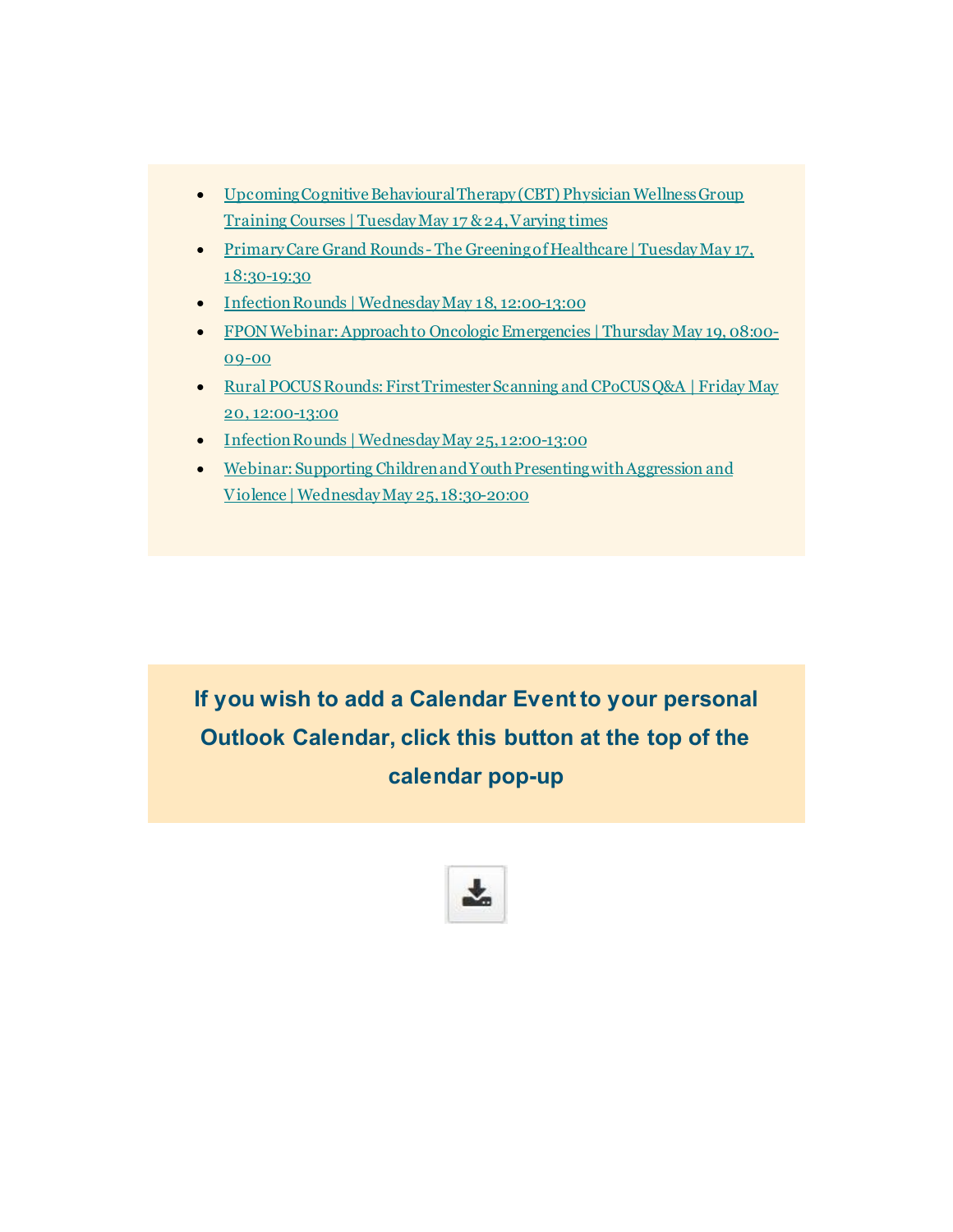# **All upcoming events found on the calendar of events page**

**[Calendar of Events page](https://islandhealth.us1.list-manage.com/track/click?u=4909715d07f1276117e964235&id=03fa9d442e&e=eb3a537498)**

*All upcoming events found on the*[Calendar of Events page.](https://islandhealth.us1.list-manage.com/track/click?u=4909715d07f1276117e964235&id=9c6a927e66&e=eb3a537498) **The Medical Staff Bulletin is currently distributed every two weeks.** The next email bulletin will occur **May 25th**. The[medical staff website](https://islandhealth.us1.list-manage.com/track/click?u=4909715d07f1276117e964235&id=e05a128e94&e=eb3a537498) is updated Monday through Friday (excluding holidays). If you have any questions, or wish to unsubscribe, please email [MedStaffCommunications@islandhealth.ca](mailto:MedStaffEngagement@viha.ca)

**Health, Wellness & Urgent Support Services available for Medical Staff**